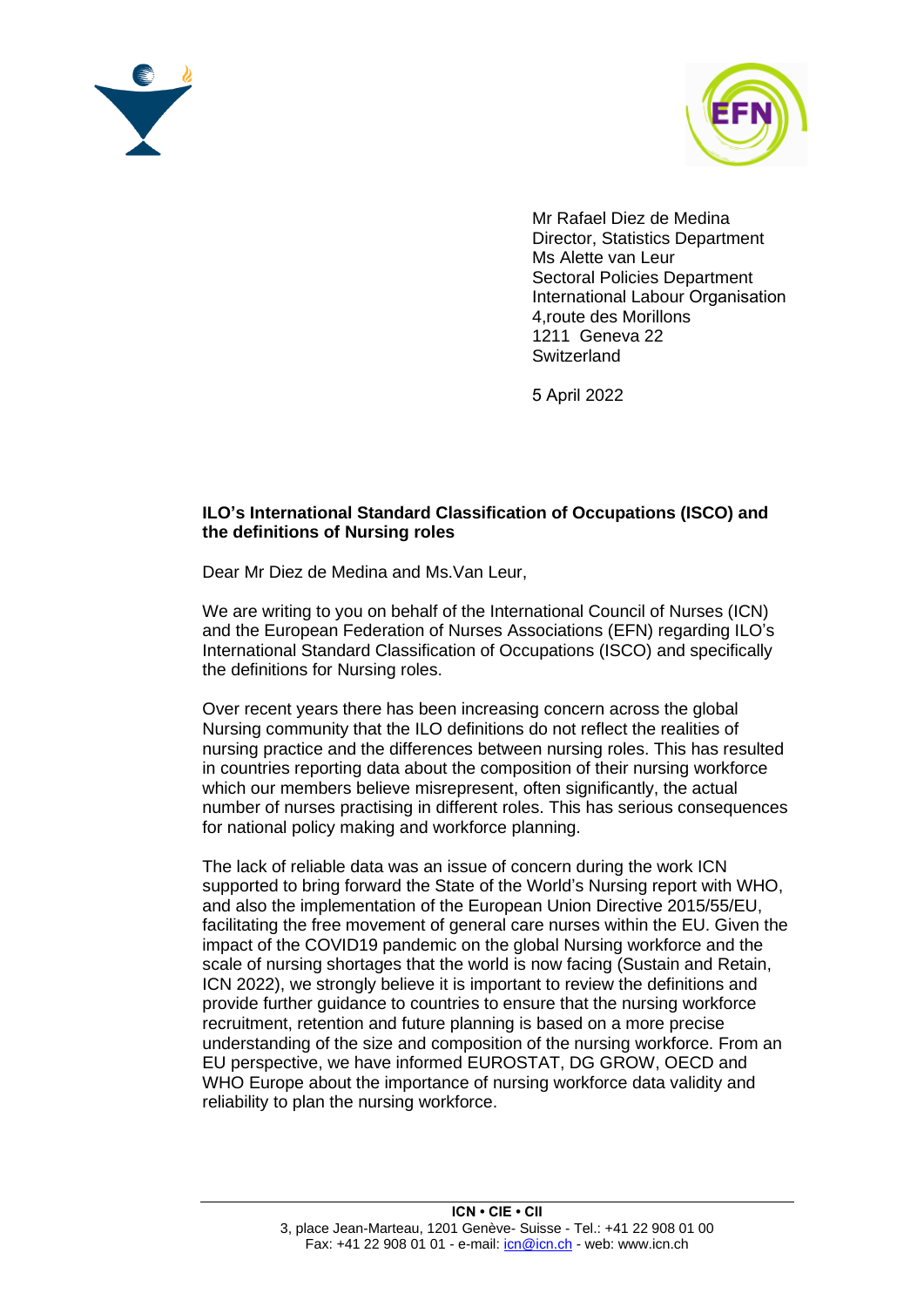The ISCO-08 Group Definitions: Occupations in Health for Nursing Professionals are predicated on task-based statements and, for example, refer to the provision of personal care and treating wounds. Similarly, a taskbased approach is used for Associate Professionals, listing similar tasks, although there is acknowledgement that the Associate usually works under the supervision of the general care nurse (RN). For healthcare assistants tasks are also used, referencing again personal care plus, for example, changing bed linen and feeding.

This task-based approach to definitions, combined with the absence of reference to educational preparation, regulation and decision-making responsibilities are, we believe, fundamental flaws in the ILO definitions.

The ICN Definition of a Nurse states;

"The nurse is a person who has completed a program of basic, generalised nursing education and is authorised by the appropriate regulatory authority to practise nursing in his/her country. Basic nursing education is a formally recognised programme of study providing a broad and sound foundation in the behavioural, life, and nursing sciences for the general practice of nursing, for a leadership role, and for post-basic education for specialty or advanced nursing practice. The nurse is prepared and authorised (1) to engage in the general scope of nursing practice, including the promotion of health, prevention of illness, and care of physically ill, mentally ill, and disabled people of all ages and in all health care and other community settings; (2) to carry out health care teaching; (3) to participate fully as a member of the health care team; (4) to supervise and train nursing and health care auxiliaries; and (5) to be involved in research" (ICN, 1987).

The importance of education and regulation are clearly stated in terms of the preparation and authorisation to engage in the scope of nursing practice. The ICN position statement on scope of nursing practice states;

"The scope of nursing practice is not limited to specific tasks, functions or responsibilities but is a combination of knowledge, judgement and skill that allows the nurse to perform direct care giving and evaluate its impact, advocate for patients and for health, supervise and delegate to others, lead, manage, teach, undertake research and develop health policy for health care systems. The scope of practice is dynamic and responsive to changing health needs, knowledge development, and technological advances. Periodic review of scopes of practice is therefore essential to ensure consistency with current health needs and to support improved health outcomes. Scopes of practice should be sufficiently broad and flexible to permit freedom for innovation, growth and change (ICN 2009, revised 2013)".

We believe the limitations in the ISCO definitions have been further compounded by ILO advice on their interpretation. In the ILO International Standard Classification of Occupations; Structure, group definitions and correspondence tables ISCO-08 Volume 1, published 2012, it is stated that the distinction between professional and associate nurses should be made on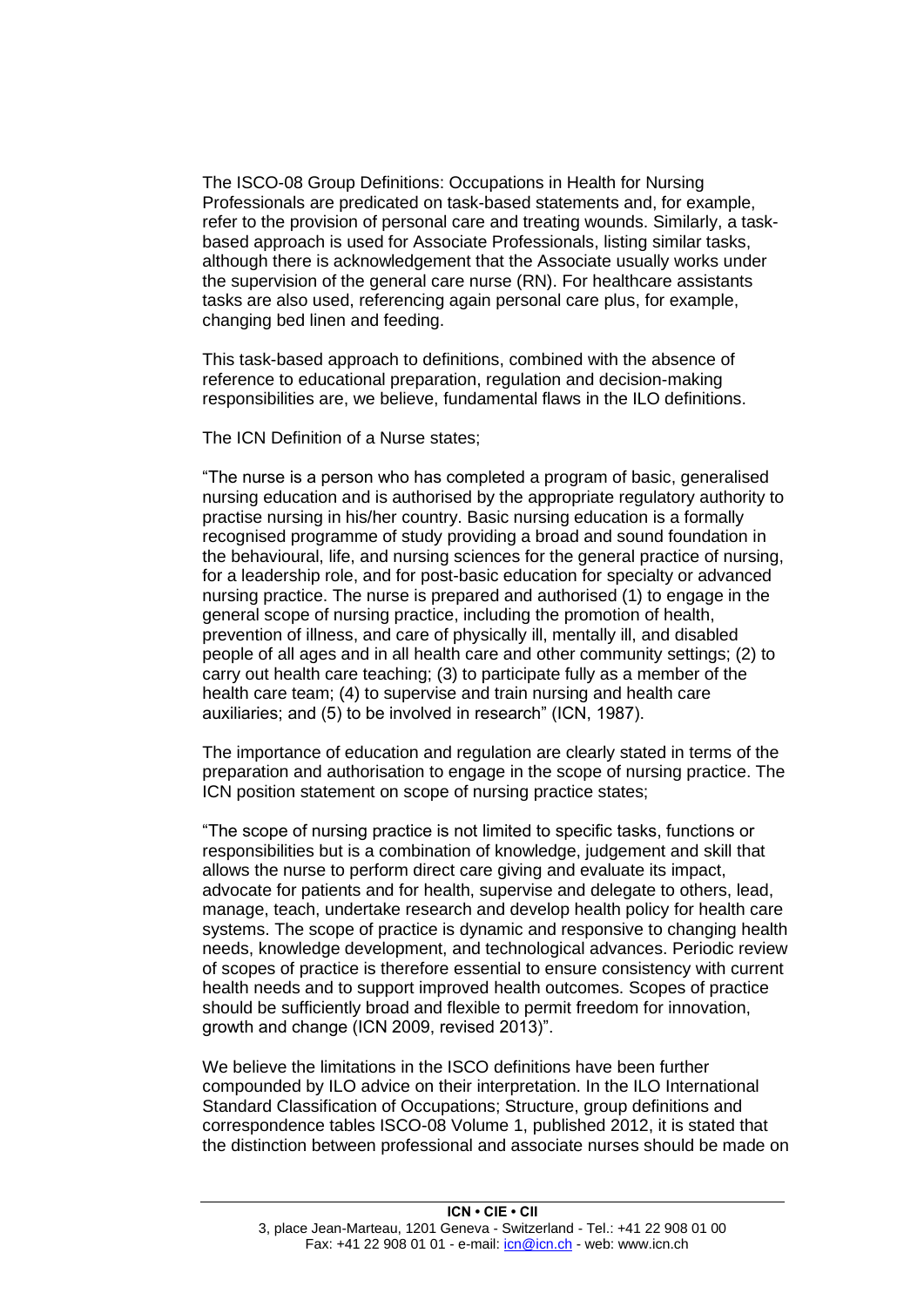the basis of the nature of the work performed in relation to the tasks, the qualifications held are not the main factor in making this distinction as training arrangements vary widely. Qualification is, we believe, an absolutely critical factor in preparing the nurse with the clinical decision and judgment skills and competencies required to practice safely within their scope of practice.

Around the world Registered Nurse education is now overwhelmingly a three year preparation and to degree level. For the EU, mutual recognition of professionals' qualifications are grounded in Directive 2013/55/EU with in Article 31 a list of 8 competencies. This EU legislation must be implemented into national legislation and curricula. Consequently, the workforce data should take into account this EU legislation.

In 2014 the Royal College of Nursing defined Nursing as: "The use of clinical judgement in the provision of care to enable people to improve, maintain, or recover health, to cope with health problems, and to achieve the best possible quality of life, whatever their disease or disability, until death." Again, the importance of clinical judgment is stressed but significantly they go onto say:

"The distinction between professional nursing and the nursing undertaken by other people does not lie in the type of task performed, nor in the level of skill that is required to perform a particular task. As for all professional practice, the difference lies in the clinical judgement inherent in the processes of assessment, diagnosis, prescription and evaluation, the knowledge that is the basis of the assessment of need and the determination of action to meet the need, the personal accountability for all decisions and actions, including the decision to delegate to others and the structured relationship between the nurse and the patient which incorporates professional regulation and a code of ethics within a statutory framework."

We are very concerned that the consequences of the current ILO definitions are that nurses or people engaged in nursing who are not Registered Nurses are being categorised and counted within the Registered Nurse and Professional category. Whilst we are sure it is not intended, the interpretation of the current ILO definitions are highly likely to result in the inflation by countries of their Registered Nurse numbers through their reporting. That may mask the true extent of global nursing shortages and, more importantly, also presents a risk to patient safety and quality of care. There now exists a powerful evidence base demonstrating the correlation between Registered Nurse numbers and patient outcomes and experiences. In short, where Registered Nurse numbers are low the risks of adverse events such as falls, infections, medication errors and also death all increase (Please see the [ICN](https://www.icn.ch/sites/default/files/inline-files/PS_C_%20Evidence%20based%20safe%20nurse%20staffing_1.pdf)  [Position statement on Evidence-based safe nurse staffing\)](https://www.icn.ch/sites/default/files/inline-files/PS_C_%20Evidence%20based%20safe%20nurse%20staffing_1.pdf).

The use of ISCO-08 for the purposes of analysing and measuring oversupply and undersupply of nurses has, we believe, severe limitations, and we were interested to note that the recent ILO report on the General Survey on the International Standards related to Nursing Personnel states in Chapter 2 on Nursing Personnel definitions that: "it is important for patient safety as well as for the nursing profession to be able to distinguish between the role of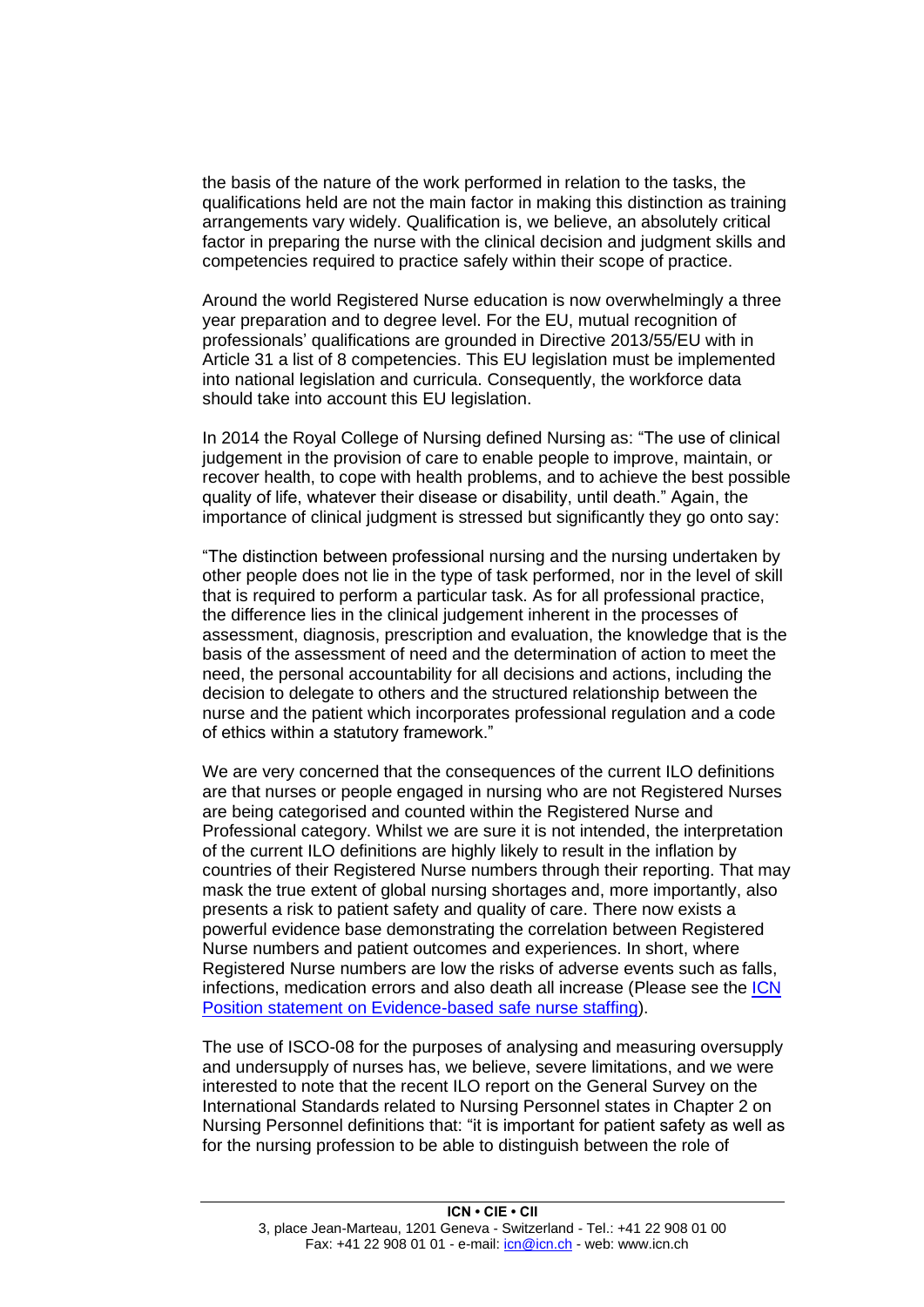Registered Nurses and the equally valuable but different role of healthcare assistants". The report by the committee of experts also helpfully identifies some of the critical factors to be considered, including the use of clinical judgment, and concluded that the definitions of role and scope of practice of nursing need to be reflect what is distinctly nursing and emphasised the importance of achieving clarity on the types of categories of nurses in each country as the basis of data collection, analysis and comparison. As a consequence of our work in supporting the development of the SOWN report and developing the nursing workforce globally and across the EU, where Member States must report all their nurses in compliance with Directive 2013/55/EU as Nursing professionals, we could not agree more strongly with the ILO Committee on the importance of addressing urgently these variations in order to provide greater clarity to all countries.

We do appreciate that the ILO has established and agreed processes for determining ISCO categories and definitions, and that fundamental changes to these may be challenging to achieve in a short time frame. However, given the importance of the issue not just to the Nursing Profession but to patients around the world, we would like to explore whether there is the possibility of providing further guidance to countries about who should be considered a Professional Registered Nurse. **A Professional Registered Nurse should be considered as someone who, through a minimum of three years' post-secondary education and commonly to graduate level, has been prepared to, and has the authority, to undertake autonomous clinical decision making, is accountable for their own actions and subject to independent professional regulatory process and standards**.

We appreciate your consideration and would very much like to discuss and find a way forward to ensure that policy makers around the world consistently report, analyse and utilise the most robust workforce data.

Howard Catton **Paul De Raeve** Chief Executive Officer Secretary General

International Council of Nurses European Federation of Nurses Associations

In CC to:

- Christiane Wiskow, ILO
- Lara Badre, ILO
- Gaetan Lafortune OECD
- Konstantin Pashev, European Commission [Ilze Burkevica, EUROSTAT](mailto:Konstantin.PASHEV@ec.europa.eu)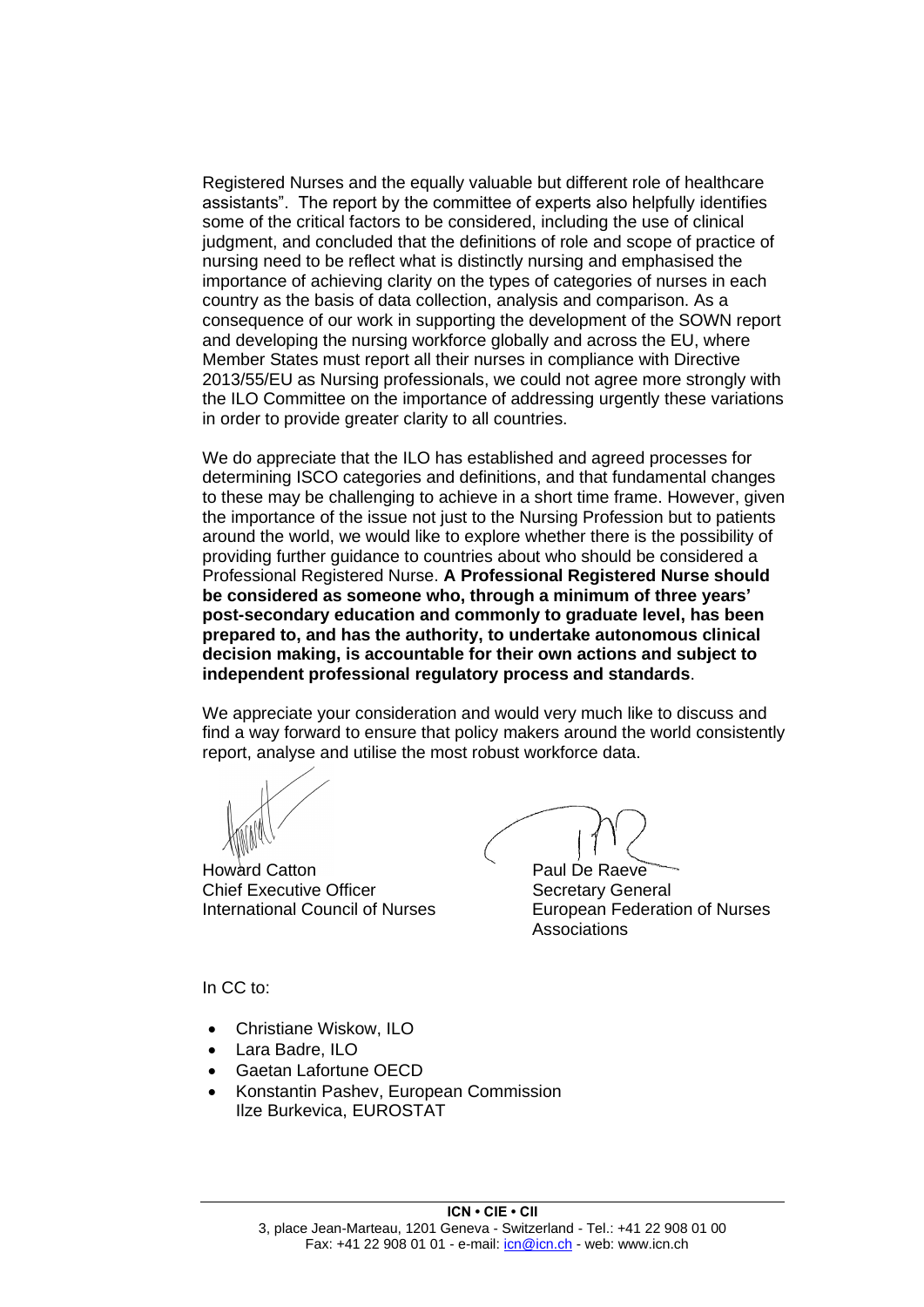- Margrieta Langins [and Thomas Zapat](mailto:langinsm@who.int)a, WHO Europe
- [James Campbell](mailto:zapatat@who.int) and Elizabeth Iro, WHO Headquarters

## *For your information:*

*The European Federation of Nurses' Associations (EFN) represents over 36 National Nurses' Associations and its work impacts on the daily work of 6 million nurses throughout the European Union and Europe. The EFN is the independent voice of the nursing profession, and its mission is to strengthen the status and practice of the profession of nursing for the benefit of the health of the citizens and the interests of nurses in the EU & Europe.* 

*The International Council of Nurses (ICN) is a federation of more than 130 national nurses' associations representing the millions of nurses worldwide. Operated by nurses and leading nursing internationally, ICN works to ensure quality nursing care for all and sound health policies globally.*

## Related Bibliography

- Aiken L et al. (2008) Effects of Hospital Care Environment on Patient Mortality and Nurse Outcomes, Journal of Nursing Administration, 38(5). <https://www.ncbi.nlm.nih.gov/pmc/articles/PMC2586978/>
- Aiken L. et al (2016) Nursing skill mix in European hospitals: cross-sectional study of the association with mortality, patient ratings, and quality of care. [www.qualitysafety.bmj.com/content/early/2016/11/03/bmjqs-2016-](http://www.qualitysafety.bmj.com/content/early/2016/11/03/bmjqs-2016-005567.full.pdf) [005567.full.pdf](http://www.qualitysafety.bmj.com/content/early/2016/11/03/bmjqs-2016-005567.full.pdf)
- Aiken L. et al (2021) Effects of nurse-to-patient ratio legislation on nurse staffing and patient mortality, readmissions, and length of stay: a prospective study in a panel of hospitals. [https://www.thelancet.com/journals/lancet/article/piiS0140-](https://www.thelancet.com/journals/lancet/article/piiS0140-6736(21)00768-6/fulltext) [6736\(21\)00768-6/fulltext](https://www.thelancet.com/journals/lancet/article/piiS0140-6736(21)00768-6/fulltext)
- EFN Workforce Matrix 3+1 [http://www.efnweb.be/?page\\_id=8220](http://www.efnweb.be/?page_id=8220)
- EFN Workforce Matrix 3+1 Executive Summary [http://www.efnweb.be/wp-content/uploads/EFN-Workforce-Matrix-31-](http://www.efnweb.be/wp-content/uploads/EFN-Workforce-Matrix-31-Executive-Summary-May-2017.pdf) [Executive-Summary-May-2017.pdf](http://www.efnweb.be/wp-content/uploads/EFN-Workforce-Matrix-31-Executive-Summary-May-2017.pdf)
- The State of the World's Nursing 2020 <https://www.who.int/publications-detail-redirect/nursing-report-2020>
- Directive 2013/55/EU of the European Parliament and of the Council of 20 November 2013 amending Directive 2005/36/EC on the recognition of professional qualifications and Regulation (EU) No 1024/2012 on administrative cooperation through the Internal Market Information System ('the IMI Regulation')